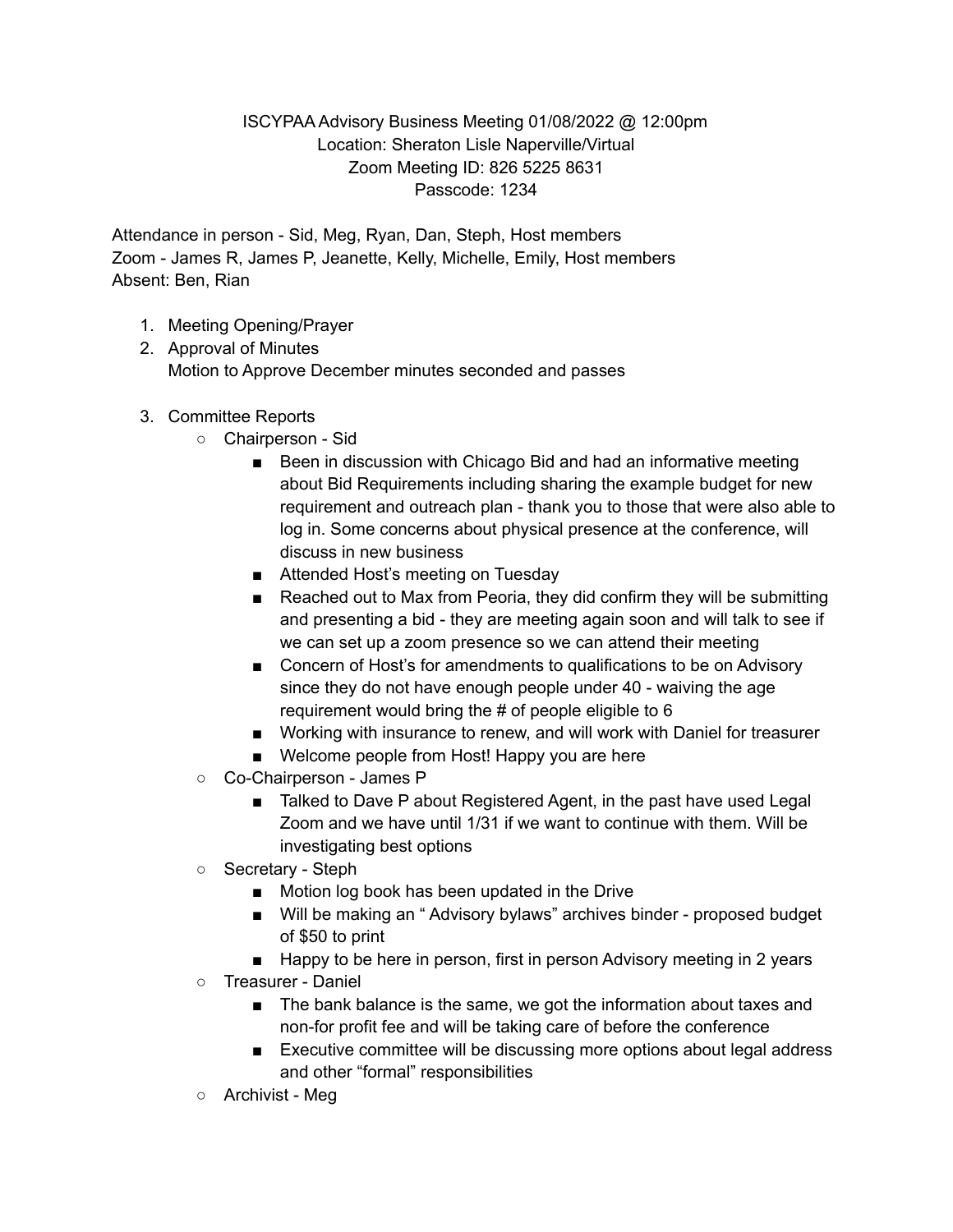- Created an Archives page on iscypaa.org that displays the past 5 years, looking for feedback
- Talked with Courtney from Host we have a plan for Archives for the conference - bins have been organized, will be getting here early Friday of the conference and helping her setup
- Will be cleaning up the Drive
- Will be getting Mesypaa merch, that is the only thing that's missing
- Hotel Advisor Ryan
	- Trying to get a hold of Host's hotel chair there was a charge that was discussed for the Open of \$250. Clarified with the Hotel, that charge will not apply - we have that in writing.
	- We are at 124 room nights, so close to meeting the room block!
- Outreach Ben
	- Not present, no report (happy birthday!)
- Webmaster Jeanette
	- Updated website with flyers and December minutes
- Trusted Servants
	- No reports
- Advisory Event Subco
	- Met 12/20, discussions to throw multiple events throughout the State to get more bids interested and have fun events
	- We want a goal to be bringing hype to ISCYPAA and continuing to grow
	- Sid will set up subco the 17th
- 4. Old Business
	- None
- 5. New Business
	- Open Positions to take role on Sunday of the Conference
		- Chairperson Sid reads chair description
			- Daniel nominates James R declines
			- Meg nominated James P accepts
			- James P nominates Steph accepts with the caveat that the first month may need assistance from co-chair
			- James P withdraws his acceptance
			- Steph is voted in as Chair
		- Secretary Sid reads secretary description
			- Daniel nominates Kelly accepts
			- Kelly is voted in as Secretary

Motion for a budget of \$50 to create an Advisory Bylaws Archives Binder that will be included with the physical archives that are present at each Conference Motion seconded and passes - unanimous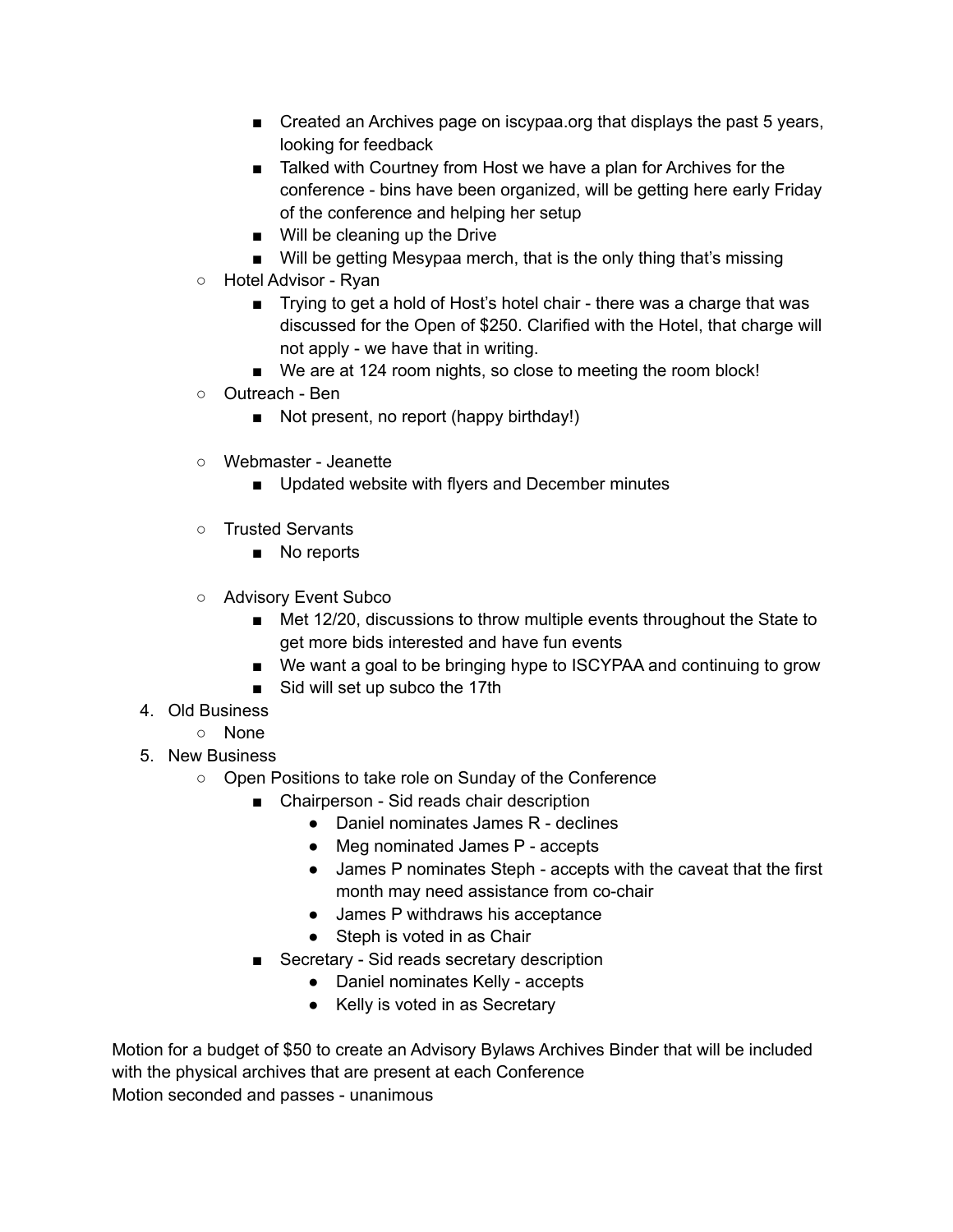Consider allowing a bid to present virtually at this year's conference.

- Steph feels it is the best and safest option to allow for a zoom option for Bid members that may not be able to be at the conference in person due to covid, our requirements do not require that 3 people are physically present, just 3 people on the bid under 40
- James we have the technology to be able to provide it, so we should
- Kelly people should not be judged as being lack of willing just because they can't appear
- Ryan do we know if the Hotel would charge us for an A/V equipment
- James P found in the contract we can bring our own A/V with no additional cost
- Steph discuss with Host about adding the zoom code
- Group consensus to allow bids to present virtually discussion about the spirit of "present", in a non-covid world we would expect people to be there in person- hope that most bid members would be present but understand that if someone is covid postive/awaiting test results they should be able to participate

Motion for Advisory to allow an avenue for Bids to present virtually as a response to the Covid-19 pandemic at the 2022 ISCYPAA Conference - no bid will be penalized for appearing/presenting their Bid virtually. Should no member of a bid be able to physically appear, the requirement of a physical bid book by 10pm Friday of the conference shall be waived. Motion seconded and passes - unanimous

Discussion about how many Host members to roll on, and the waiving of requirements

- We will have a quorum at Host elections if need to discuss then
- Emily is rolling off, which will bring the number to 12
- James believes we should bring 3 to serve and 4 alternates

Motion to pull up 3 members of SWSYPAA Host to serve on Advisory and vote in 4 Advisory alternates

Motion seconded and passes - unanimous

Discussion of waiving of requirements

● Historically we have waived requirements for Desypaa voting, has been inconsistent in the past

Motion that Advisory waives the under 40 age requirement for SWSYPAA voting today to the Advisory council

Motion seconded and passes - unanimous

Discussion about Advisory members presence at the conference should somebody be Covid positive

- Kelly makes more sense to have this discussion closer to the conference as the situation is changing - in a few weeks we may all feel more comfortable than now
- Discussion about potential changes, things that could come up
- Group agrees to table and discuss at the next meeting